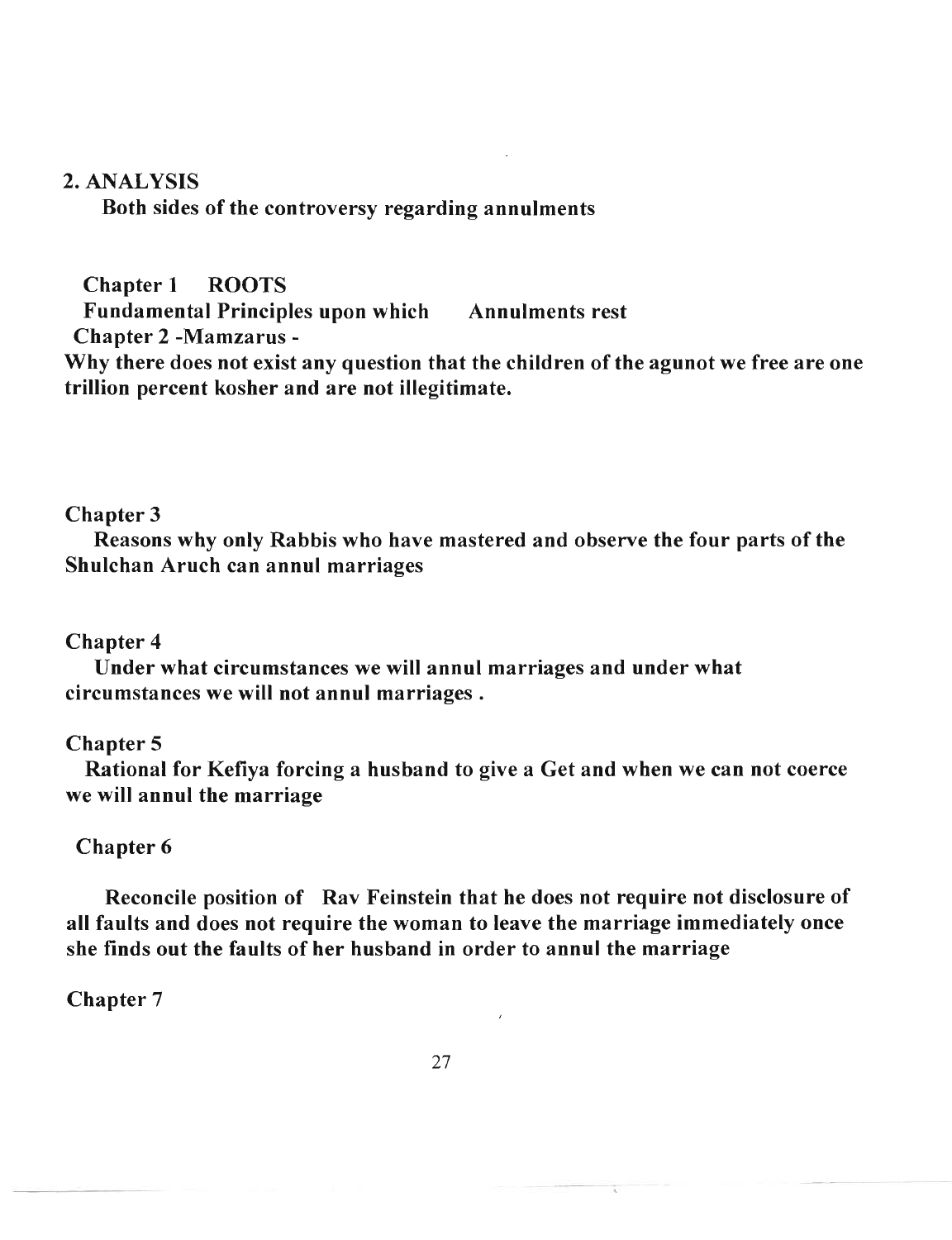No need for pre existing conditions according to Rav Moshe Feinstein

Chapter 8

Mous Alai My husband is disgusting to me as a ground for corcion and annulments

Chapter 9

Irrationality of the groom or husband as a ground for coercion and annulments

Chapter 10

Irreligious on part of one of the spouses as grounds for coercion and annulments

Chapter 11 other strategies used to annul marriages

Chapter 12

Prenuptial Agreements

Chapter 13- The Agunah Rabbi is Right is a synopsis of what I wrote in the format of an actual case -our first agunah and shows how we combined various loopholes to free the agunah. It also provides a safety haven for Agunot to go free.<br>Sopholes to free the agunoh. It also provides a safety haven for Agunot to go free. loopholes to free the agunah. It also provides a safety haven for Agunot to go free<br>in the contingency that no Orthodox rabbis are willing to annul their marriage. Witnesses and judges not accepted according to Halacha are acceptable if the litigants agree or the community votes to accept them. Choshen Mishpot 7:11;Chapter 22;37:20,21Shach Sma Ibid Aruch Hashulchon Choshen Mishpot 15:3;

Chapter 14 -Curing Domestic Violence- shows that the threat that their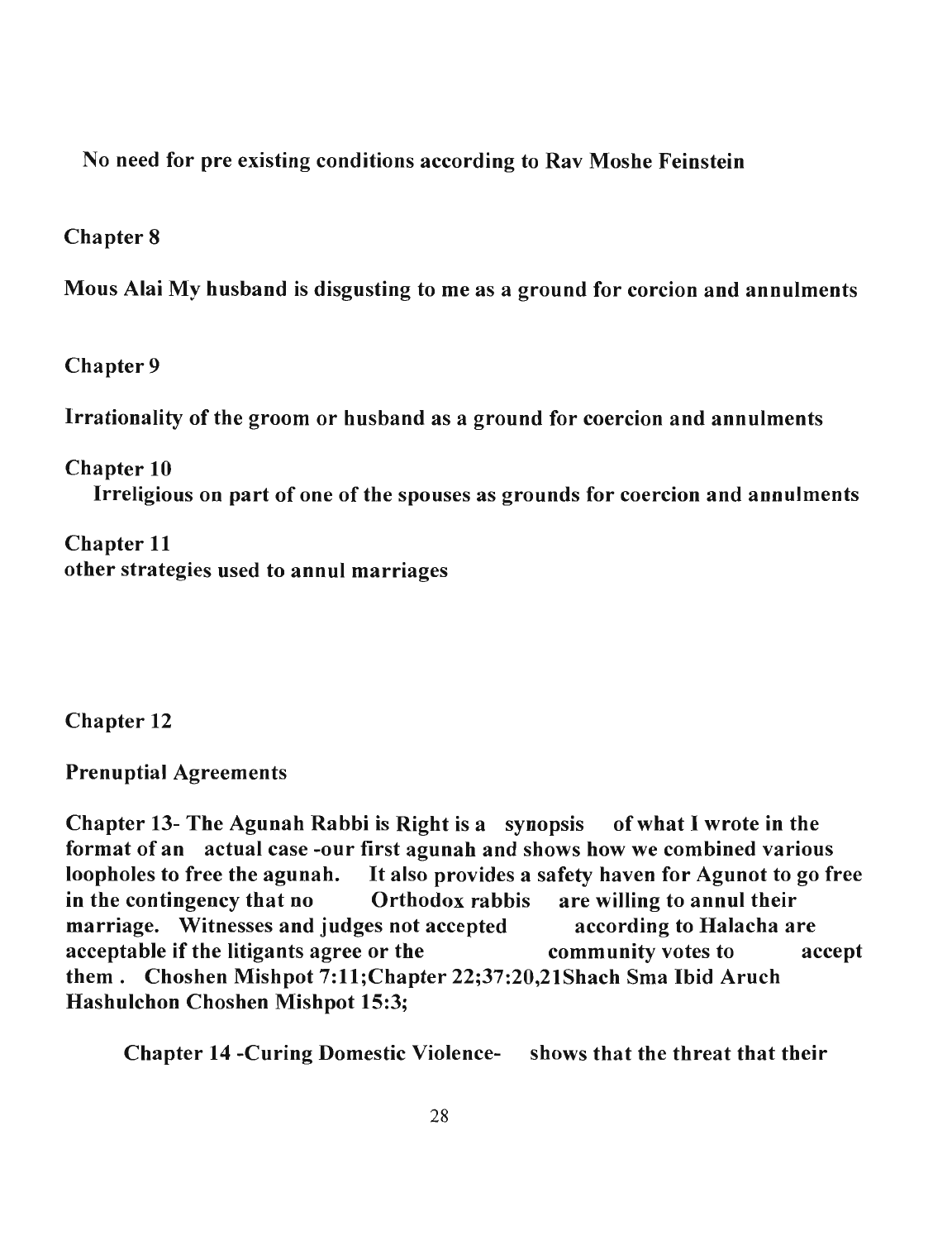## marriage will be annulled is the solution for men to cease abusing their wives.

Chapter 15 -Testimony of convert regarding his or her conversion; or woman that she is divorced, a widow or that facts exist that precipitate an annulment are accepted -when there exists no independent testimony of two competent witnesses that contradict the testimony of the convert or the woman. Aruch Hashulchon Yoreh Dayoh 268:14,15,16, Even HoezerI7:119, 152:5; Responsa Nodah Beyehudah Mahdura Kama #38.

Conversions. This chapter divorces Halachic Judaism from the corruption of those individuals who exploit the law to their own advantage. It demonstrate that post facto hundreds of thousands of converts and their extended families are Halachically Jewish. They should be welcomed into the Jewish fold and encouraged to continue a comprehensive Jewish education to become fully observant Jews and Jewesses. Post facto the conversions, marriages and divorces of non Orthodox rabbis are valid, if done in accordance with Halacha-Jewish law and certified by two Rabbis who have mastered and observe the four parts of the Shulchan Aruch that Halacha was strictly followed. These rabbis were present through out the entire proceedings. If three Rabbis who have mastered the four parts of the Shulchan Aruch were present no witnesses post facto are needed. Consequently even if non Orthodox Rabbis, who are non observant, sign the Get or witness the giving of the Get, it is still valid. This would be true even according to those authorities that consider non Orthodox rabbis, who are non observant, as incompetent to officiate as witnesses or be part of a rabbinical court. Their signature on the Get or their witnessing the giving of the Get is irrelevant. See Nesivas Hamishpot Choshen Mishpot 36:10; Ktzos Hachoshen Ibid.

However the rabbis who have mastered and observe the four parts of the Shulchan Aruch can never be part of the team of rabbis witnessing the event .Otherwise the entire group become disqualified under the theory of adim shebotlu miktzoso botlu kulo. When competent witnesses are part of a group of witnesses together with non competent witnesses the entire group become corrupted because of the non competent witnesses. See Igros Moshe Even Hohezer Vol 4 # 46.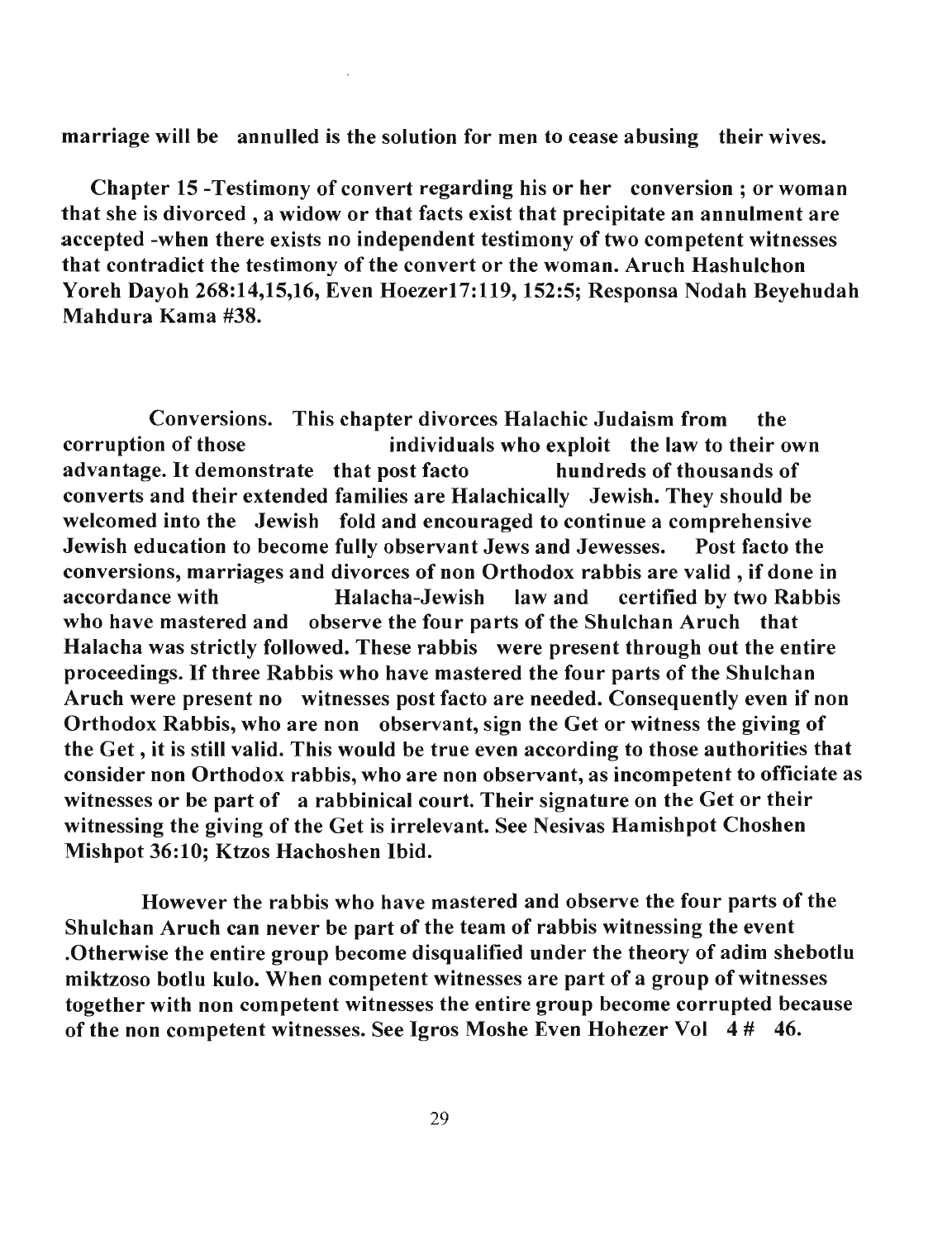However if the competent witnesses articulate that they refuse to be riowever in the competent witnesses articulate that they refuse to be  $\alpha$  rabbis did actual event they are merely speciators to observe if the non-Orthodox rabbis did actually follow Hallacha then possibly the law would<br>change and they do not become disqualified. However this explanation is very strained. None  $\Omega$  definition does also accepted. However this explanation is very  $\alpha$  ane  $\alpha$ . Non-Orthodox Raddis by definition do not accept that the written and  $\alpha$ . There is no other religion. They in equal the such that  $\alpha$ Oral Torah are given by G-d. As such they in effect create an other religion. They publically call themselves and their temples Reform or Conservative in order not to be accused of fraud. Therefore the notice the more than the conservative in order not to  $R$  accused of Iraud. Therefore they are not competent to officiate as witnesses see  $R = \frac{R}{\text{max}}$  ambam Laws of Andois Evidence IV; See Igros of Isuvan  $\frac{3.3}{2}$ ; and Laws of  $S_{\text{sc}}$  Summot Hanelesh 4:10; see igros mosne even Honezer vol 4  $\#$  15:5,4 See Sanehdrin 27a; Avodo Zoro 28b. In addition, even if they would have mastered the laws of the four parts of the Shulchan Aruch IF THEY DO NOT OBSERVE  $T_{\text{H}}$  are defined incompetent to official their incompetent to order than  $T_{\text{H}}$  in religious in religious in religious in religious in religious in religious in religious in religious in religious in religious in fulctivial they are deemed incompetent to officiate in any capacity in religious  $R$ functions -marriages divorces conversions annulments or state a Rabbinical ruling<br>in any area of Jewish Law.

# THE CURRICULUM OF THE RABBINICAL SCHOOLS OF THE NON . HE CUKKICULUM OF THE KABBINICAL SCHOOLS OF THE NON<br>DEVODOX HAVE VERY LIETUE E TIME DEVOTED TO TALMUD AND THE KI HUDUA HAVE VEKY LITTLE TIME DEVOTED TO TALM<br>ODES OF THE FOUR RADGE OF THE SHULCHAN ARUCH.

It takes  $\mathcal{L}$  the study of  $\mathcal{L}$  of  $\mathcal{L}$  and  $\mathcal{L}$  and  $\mathcal{L}$  and  $\mathcal{L}$  intensive in It takes 10 years of intensive study of Talmud and Codes to get ordination in an Orthodox Rabbinical seminary. It takes a lifetime of study of the same material on a more advanced level to be able to master the fuur parts of the Shulchan Aruch. Obviously the non Orthodox who do not accept the laws as divinely given see no reason to spend all this time and become experts in an area that they do not believe in . If they do not accept the fundamental principles why bother to master<br>the loopholes to get around the restrictios and roadblocks? Their members and e loopholes to get around the restrictios and roadblocks: Their members and pporters who hire and tire them do not require such knowledge. Everything is permitted. The only authority is the clergy man or his associates in the organization of Reform or Conservative "Judaism". As l ong as as it is acceptable and accommodating to their clients this is sufficient. Thus the Reform accepted the practice that a child from of a Jewish father and non Jewish mother is Jewish needing no conversion even though it departs from 4000 YEARS OF Jewish<br>tradition.

Basically non Orthodoxy is an other religion created by men who have Basically non Orthodoxy is an other religion created by men who have explored what non observant Jews practice or do not observe and place the mantle<br>of acceptance to such behavior. Thus their members buy their product that they call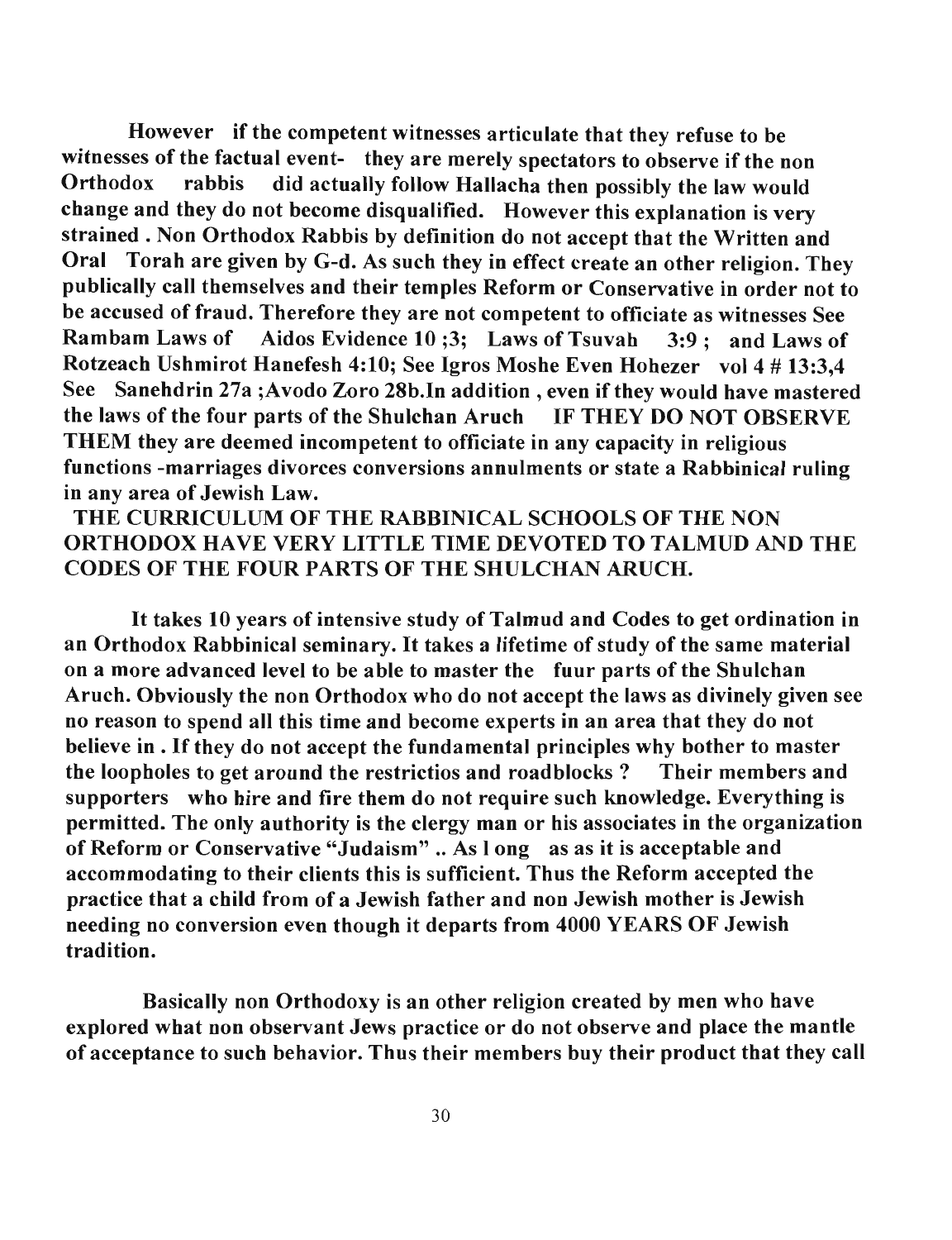"Judaism". They will market their product and change the rules and procedures over time to suite the fancy and degree of observance of their congregants. Like good business people they will compete among each other -Reform and Conservatives -to win the market of various groups that are ordinarily shut out from acceptance by traditional Judaism like homosexuals and lesbians and converts who do not want be burdened by additional rules. Thus in order to accommodate the population of intermarried couples the Reform agreed to have the child of a Jewish father and non converted non Jewish mother be considered Jewish.

Since the non Orthodox do not accept the Divinity of Jewish law they are free to amend any law and create new laws and procedures to accommodate any group. They will even accept two contradictory procedures to keep clients who have opposite needs happy. Ish kol hayosher beainov yaase Each person or congregation can do what ever they decide and remain within their umbrella of acceptance. Each person can shape the religion and create his own god in his own image. Rather than G-d creates man and woman in His Image, the non Orthodox create their own gods in their image. The ancient pagans ascribed to their gods all the weaknesses and vices of mortal man. The Non Orthodox once their committee of elders vote on religious procedure have the power to accept what their votaries desire. Thus the Conservative law committee voted in December 2006 to have each individual congregation accept or reject homosexuality and lesbianism Thus they were able to compete with Reform for the population of homosexuals and lesbians in order to replenish their dwindling membership ranks. Otherwise they will soon go into oblivion. This was the same motivation for accepting women rabbis and cantors. Their seminary will accept and ordain homosexuals and lesbians, although homosexuality is explicitly prohibited in the 4000 year tradition of Judaism. One school of thought of the Conservatives now splintered into the Reconstruction "Judaism "question the very existence of  $G$ -d and deny the revelation by  $G$ -d of the Torah at Sinai 3400 years ago. -If there is no G-d how can there be a Revelation? THUS EVERYTHING AFTER THIS HERESY IS PERMITTED. The first president of Israel Chiam Weitzman rightfully called the Reform and other non Orthodox the empty page between non Judaism and conversion to Christianity and Islam. The ever decreasing number of Jews lost to intermarriage and conversion to other religions testify to the accuracy of Weitzman's prediction. A large portion of the blame rests on the shoulders of the Reform and Conservatives. IF THEY CAN CHANGE AT THE DROP OF A HAT 4000 YEAR OLD PRACTICES WHY CAN'T ANY Jew do the same? Who needs their approval?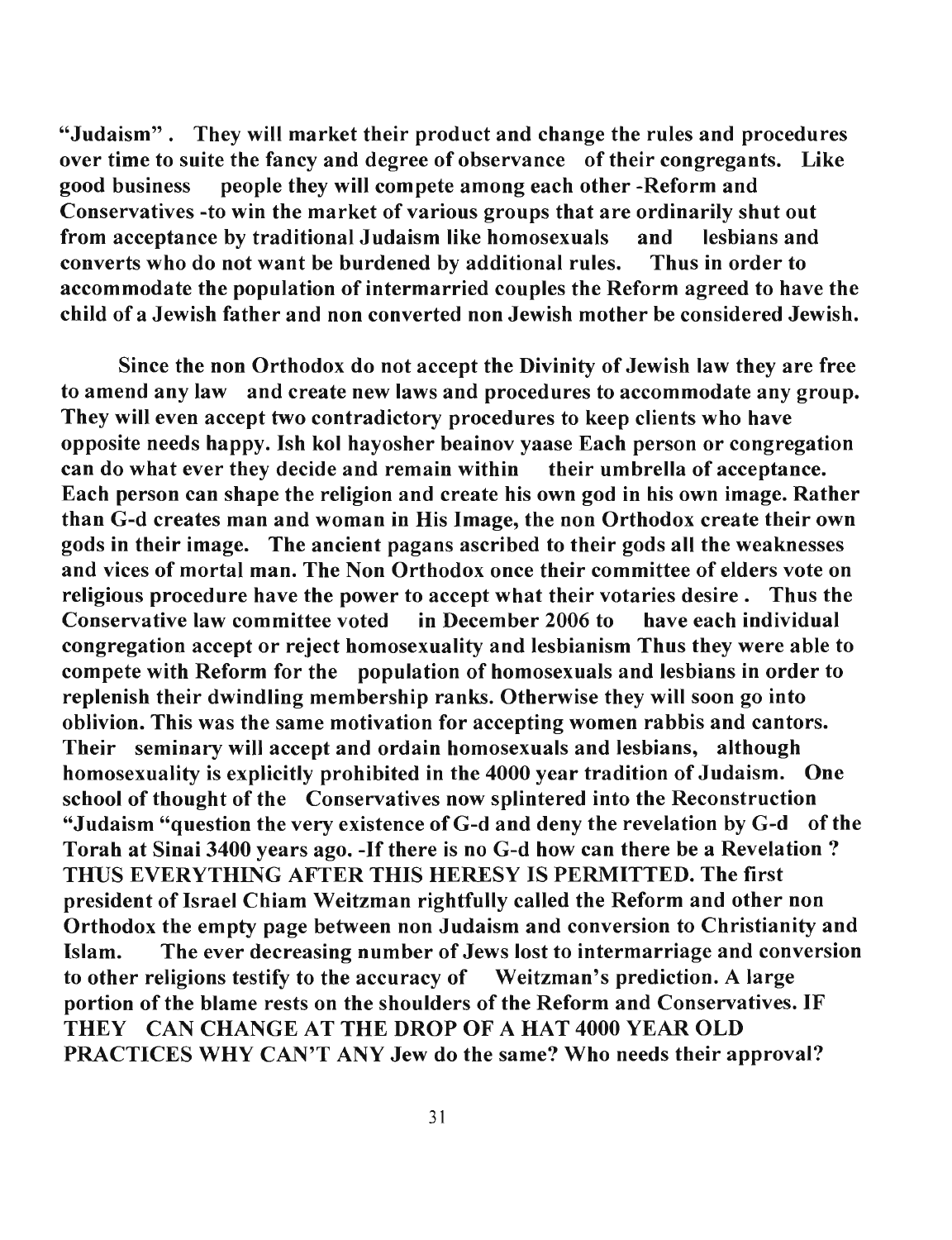Such non Orthodox Rabbis when they convert a non Jew do not convert them to become Orthodox Jews and observe 3400 year halacha -given by G-d and accept divinely given theological philosophy. The converts who come to the non Orthodox are aware who they are. If not, after they attend their conversion classes discover how they differ from Orthodoxy. They are told that it is permitted to violate Shabbot. The dietary laws are not obligatory. The laws of family purity are not obligatory. The 13 basic principles of fath are not part of non Orthodoxy. It is this new religion that the convert accepts. There may exist as part of their conversion ceremony circumcision -similar to what Orthodox Jews accept. They also have the convert dip in the Mikvah. But non Orthodoxy is in effect an other religion See Radvaz in responsa that any religion that does not accept the authenticity of the Written and Oral Law is an other religion. Jews are mandated to elect to be martyrs before they agree to accept an other religion. The fact that a large segment of Jews are affiliated with the non Orthodox does not in any way grant the non Orthodox any legitimacy. Whatever our theological differences we all are Jews from a nationalistic point of view. Anti Semites hate all of us and want to kill all of us. The Nazis and Europeans never differentiated 60 years ago and anti Semites and the Arabs and Iran do not differentiate today. We must divorce our religious differences from our common destiny. Either we will unite or we all will hang separately. We can not fight a civil religious war and survive at the same time from a world of enemies that want our demise and destruction.

When an Orthodox rabbi converts the non Jew is instructed that he or she must observe 100% of all the Torah. THEY ARE GIVEN CLASSES AND BOOKS THAT EXPLAIN THAT IT IS MANDATORY TO ACCEPT ALL THE 13 BASIC PRINCIPLES OF FAITH AND OBSERVE 100% OF Torah. The non Jew promises to observe 100% of Torah.

IF AFTER THE CONVERSION THEY RENEGE ON THEIR PROMISE THAT DOES NOT EFFECT HIS or HER SINCERE ACCEPTANCE AT THE INSTANT OF CONVERSION. See Magid Mishne on Rambam Issuri Bioh 13:17 The same thing occurred with the converted wives of King Solomon and Samson in the Bible. These women even though they reneged their Judaism after they converted and married, nevertheless their original conversions were valid. Ibid Rambam Isurei Bioh 13:17 end

However in the case of the non Orthodox conversions there does not exist even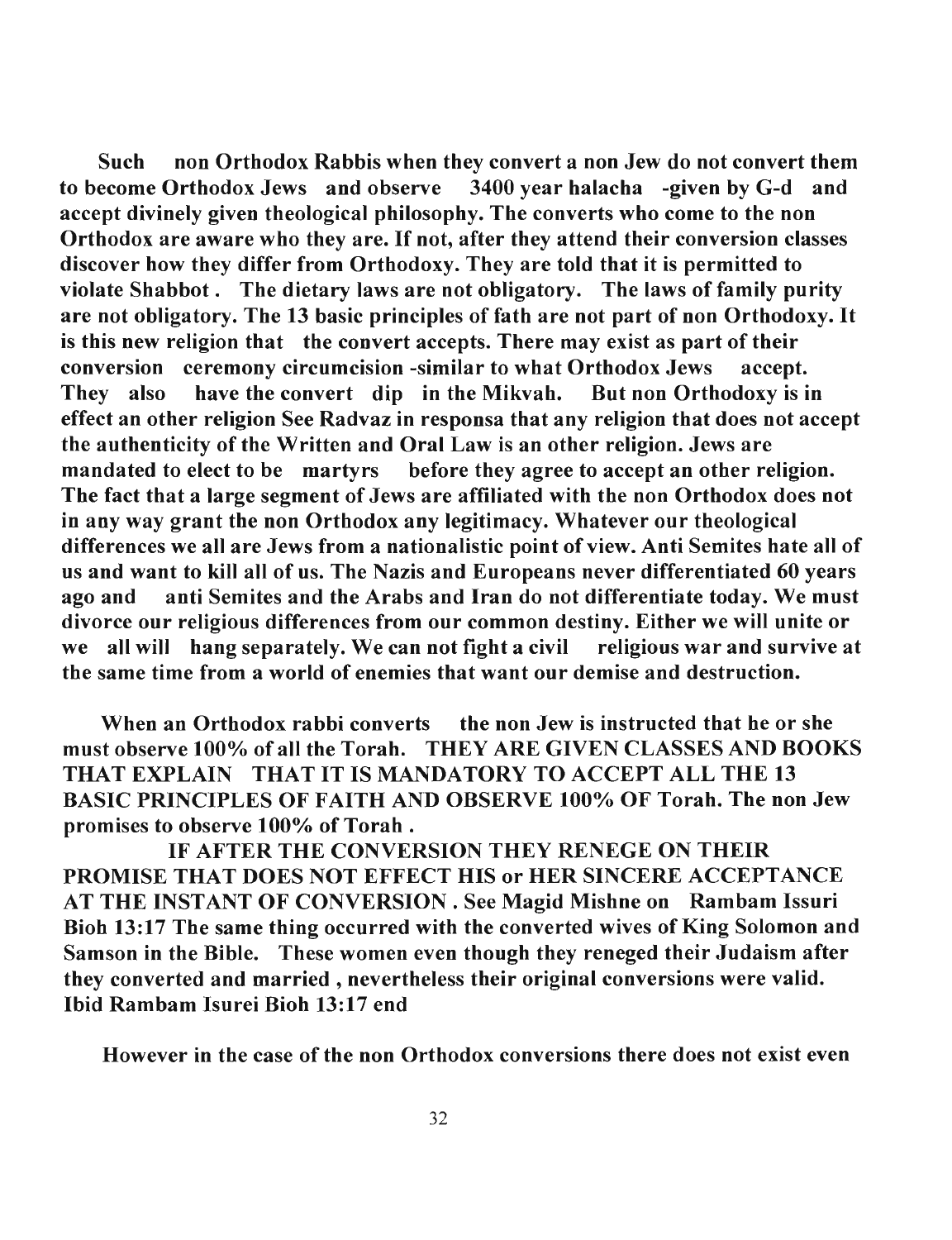one instant that the prospective convert accepts 100% of the Torah and its theological doctrines. Therefore there exists even post facto no halachic conversions. Unless we have evidence that the particular convert did ab initio accept 100%, of all the Torah there is by default no conversion. If the convert takes exception to even one law that they are not willing to accept there exists no conversion. The non Orthodox teach their members that it is not obligatory to observe 100% of the ritual laws. They deny that the Oral Torah and even the Written Torah is Divinely given. Thus they take exception to at least one law and therefore ipso facto there conversions are null and void. Would their converts nevr have been exposed to their heresy and have had a circumcision and dipped in the Mmikvah then their conversions would have passed muster. Once they attend their classes and belong to their temples and listen to the heresy preached by their clergymen then their conversions are null and void. See Rambam Isurei B ioh 14:8. See Magid Mishne citing Talmud Ehrchin 29a and Bechorot 30b see Yoreh Dayoh 268:12 Taz ibd 268:16

However rather than trying to fit squares into circles why not accept the reality that non Orthodox conversions are precisely what they hold themselves out to be non Orthodox conversions. They will not be recognized by Orthodox Rabbis. One who wants to be recognized must undergo an other conversion under the auspices of an Orthodox Rabbi.

As far as the State of Israel is concerned. They must take a neutral position. The State of Israel is in mortal danger and was in mortal danger for the pat 60 years. The State must have all the friends and allies in order to survive. They must divorce themselves from any entanglements in religious matters. If secular or non Orthodox Jews or converts from the non Orthodox or Christians want to help Israel, Israel must accept all help from any source. They can not be embroiled in sectarian politics or theological disputes.

All Jews regardless of their beliefs and observance must unite for the survival of Israel and world Jewry We are threatened from the anti Semites in the United Nations and in Europe and in the Middle East who call for the destruction of Israel and Jews. THE WORLD WOULD NOT BLINK IF AN OTHER HOLOCAUST WOULD OCCUR. THUS WE MUST RELY ON OURSELVES. Then G-d will help us .G-d helps those who help themselves. WE MUST STOP ALL THE STUPIDITY OF IN FIGHTING AND STOP THE WORK OF TRAITORS LIKE PEACE NOW WHO PUBLICIZE THAT THE LANDS OF YEHUDAH AND SHOMRON THAT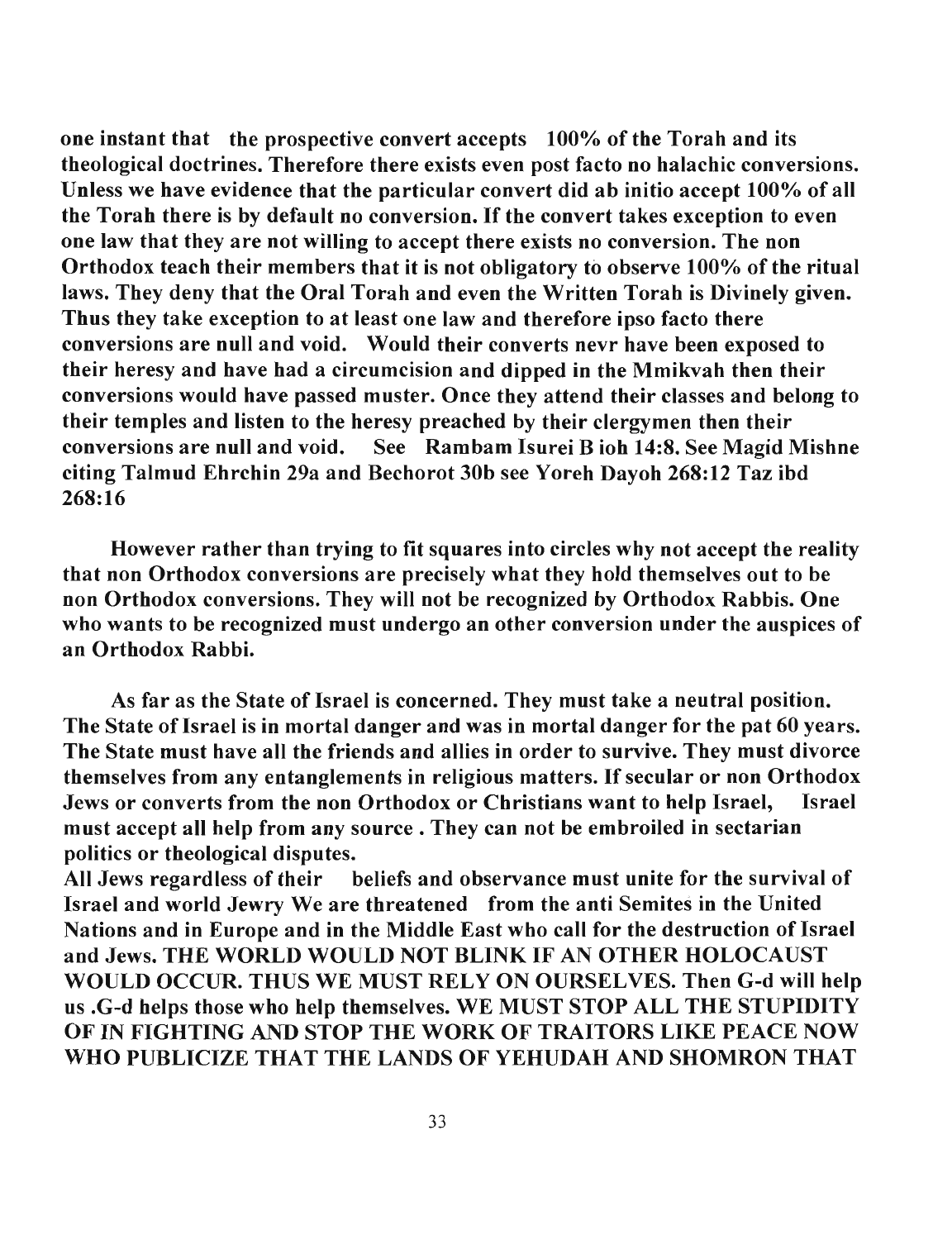JEWISH SETTLEMENTS EXIST BELONG TO ARABS. THIS IS A BIG LIE. ALL THE LAND WAS EITHER CONQUERED FROM JORDAN OR WHEN ARAB OWNERS EXISTED WAS PURCHASED from them. Israel as sovereign country can exercise the right of annexing any lands it conquered in a war that was imposed by the Arabs who wanted to destroy Israel in 1967. ALL LANDS THAT IT CONQUERED BELONG TO Israel. Even if the Arabs owned the land they lose title once the land is conquered. However Israel went beyond the law and compensated the Arab owners. For Peace Now to publicize its slander when Hamas and Iran call for the destruction of all of Israel is beyond treachery. They are traitors and should be convicted in rendering aid to the enemy at the time of war.

Consequently any convert of non Orthodox Rabbis is for all intents and purposes is a non Jew even if no one knows that he was not Jewish. Only when such a convert claims that he converted and omits that he was converted by non Orthodox Rabbis will we state that the mouth that informed us that he is non Jewish now informs us that he is Jewish-.hapeh sheosor hu hapeh shehiter- When the convert tells us that he was converted by non Orthodox Rabbis he is informing us that he is still non Jewish. We can use loopholes and not inform the non Jew of all the requirements and laws of Orthodox Judaism and the conversion is valid. However if the non Jew accepts Judaism and takes exception to even one law then the conversion is invalid. See Rambam Issurei Bioh 14:8; Erchin 29a ; Bechorot 30b . Non Orthodox conversions by definition of being non Orthodox take exception to many laws. See Rambam Isuri Biof 13:17 and comments of Magid Misnah. See Yoreh dayoh 268:12 end.Thus the conversions of the non Orthodox are invalid, even if we did not know that the man or woman were non Jewish before being informed by the convert.

With the high rate of divorce over 50% and intermarriage over 50% most of the non Orthodox do not bother to receive a Get -Jewish divorce it is much better that one of the spouses is not Jewish. Thus the marriage never took effect anyway. If the Jewish born spouse remarries with out a Get the child from marriage #2 is not a mamzer -illegitimate. See Responsa Shalet Yaavetz Rav Yaakov Emden who claims that one can marry a Kariates a hisorical reform movement who did not observe the laws of Gitten -Jewish divorces and children from man #2 would have been mamzarim -illegitimate. However since many of these Karriates intermarried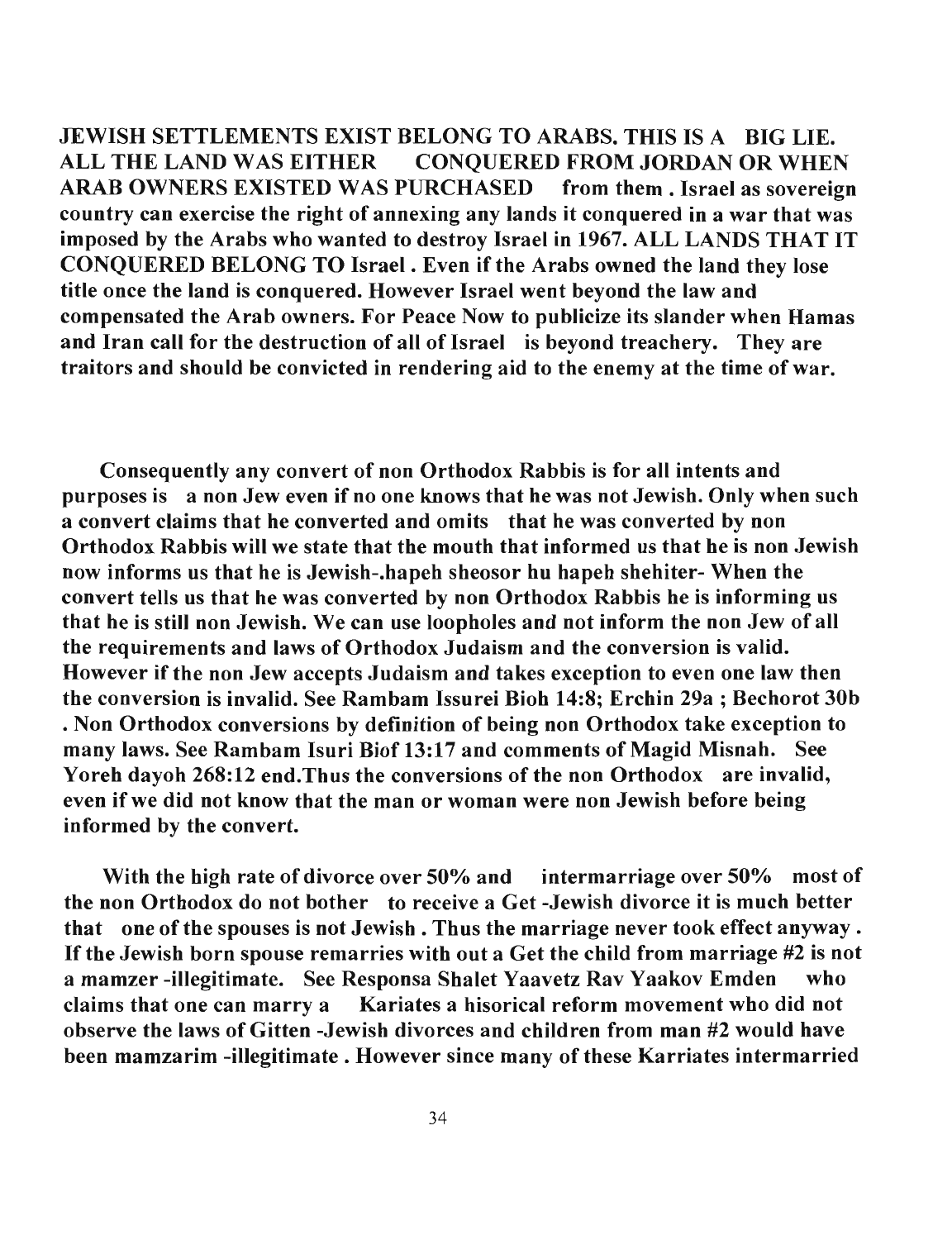Rav Yakov Emden did not recognize their conversions as being authentic therefore the non Jewish spouse never was Jewish. Since they were never Jewish their marriage never was legally binding. When the Jewish spouse remarried she was never a married woman. Therefore the children from man #2 are not mamzarim . Rav Yaakov Emden also incorporated the reasoning of Responsa Radvaz that there really did not exist kosher witnesses in the first marriage. Therefore the woman was not married according to hallacha. If she did marry according to hallacha -there were kosher witnesses- who says that she divorced. If she did divorce who says that she remarried. If she did remarry who says that she had children. If she did have children who says that the kariate man or woman who presently seeks to marry the Jewsh spouse is in fact a descendant of this family who divorced and had originally a hallachic marriage. There exists so many doubts that once the Kariate partner agrees to undergo a hallachic conversion it is permitted to marry them. See Aruch Hashulchon Even Hohezer 6:38 end that in such a situation even if the Jewish spouse came into the Kariate community and there met her or his future spouse the prohibition is no more than a chumra a restriction to play safe.

This is the ruling of Rav Moshe Feinstein regarding marrying a woman whose husband refuses to give her a Get who was married in a non Orthodox marriage. The same would apply marrying the children from man #2 of such a woman. Rav Feinstein does not require that they undergo a conversion since he is not dealing with a known case of a convert or the children of a convert who were converted under non Orthodox auspices.

Since the converts to non Orthodox conversions probably do not observe Jewish Law since that is what they are taught they do not violate Jewish Law and are not liable to be punished in the next world since they are not Jewish. If they observe the seven Nohadite principles of humanity -they are moral and ethical -and they are not homosexuals they will merit Olem Habo-Salvation. Most of the people who convert already have these moral principles so their conversion to non Orthodoxy is really a waste of time.

The non Orthodox do not pretend that their converts are Orthodox Jews. We likewise should not confer such status on them. When these converts elect to become observant Jews they can then undergo an other conversion. It is easy and costs very little. There exists no earth shaking emergency that requires us to search for loopholes to count them as Jews. The converts may call themselves Jews but they are not part of historical Judaism if their conversion took place under the umbrella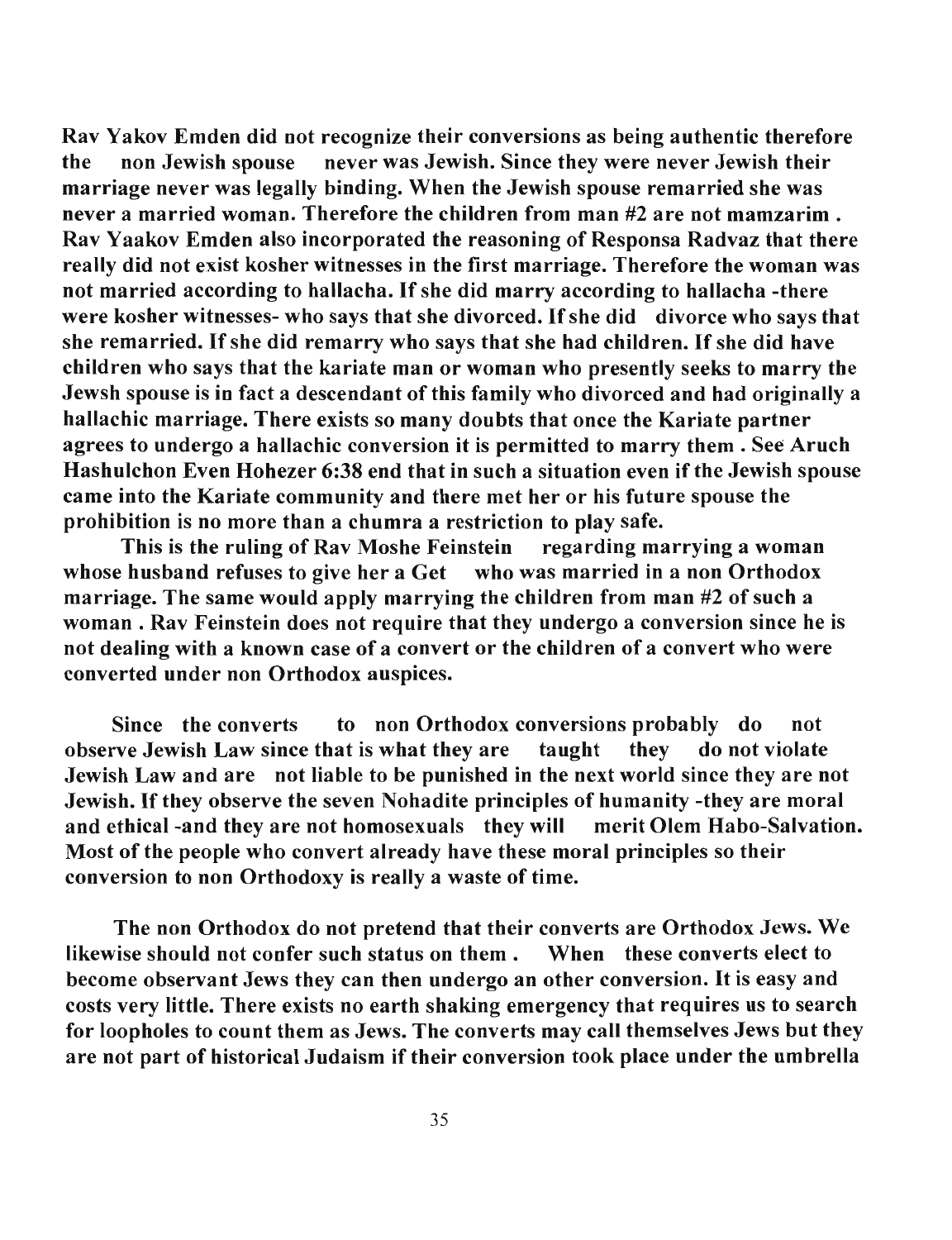of non Orthodox clergy.

What I write that we will accept the word of the convert that he converted according to hallacha -if no one knows that he was not Jewish- is only if there was no non Orthodox conversion.

However all this is unnecessary if the non Orthodox Rabbis observe 100% Halacha in their personal life and accept both the Oral and Written Torah as Divine then they are treated as Orthodox Rabbis even though they graduated from non Orthodox Seminars and belong to non Orthodox organizations because of their congregations. Igros Moshe Even Hoezer book 1 # 135.

There exist many winkles and exceptions to this summary that are explained in great detail in the chapter dedicated for this topic. WHAT EVER I WRITE ON THIS MATTER IN CHAPTER 15 AT LENGTH MUST BE READ SUBJECT TO THIS AMENDED POSITION REGARDING NON ORTHODOX CONVERSIONS ELABORATED ABOVE. THAT I DECLARE AS AT DECEMBER 1 2006 AS MY POSITION.

SIGNED RAV MOSHE MORGENSTERN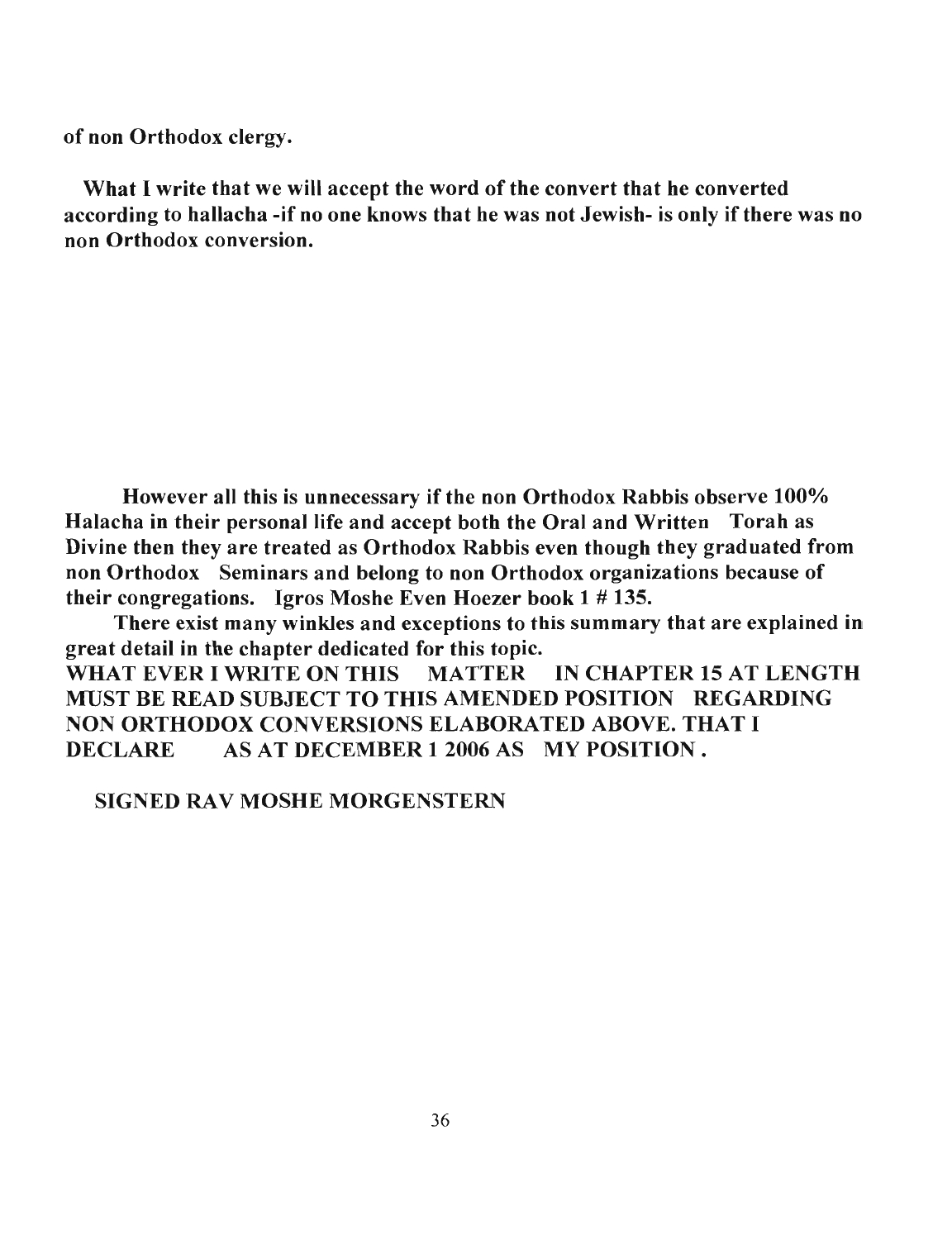**Chapter 16-**

# **The War Against Jewish Women-Mind Control**

# HALACHIC JUDAISM IS DIVINE;

RABBIS IN THEIR INTERPRETATION OF HALACHA- LIKE ALL MORTALS ARE NOT INFALLIBLE. See Yerushalmi Sanehdrin 4:2 Rambam Mamrim 1:3; Chavas Yoar chapter 192 ; Kisvei Shredie Esh- Horav Weinberg by Melech Shapiro. Chapter 3 pp 6-7

ITISG-D'S WILL THAT THERE EXIST VARIOUS INTERPRETATIONS FOR EACH DIVINE LAW. THE VERY FACT THAT DISPUTES EXIST IS EVIDENCE BY ITSELF THAT NO ONE INTERPRETATION CAN CLAIM EXCLUSIVITY IN THE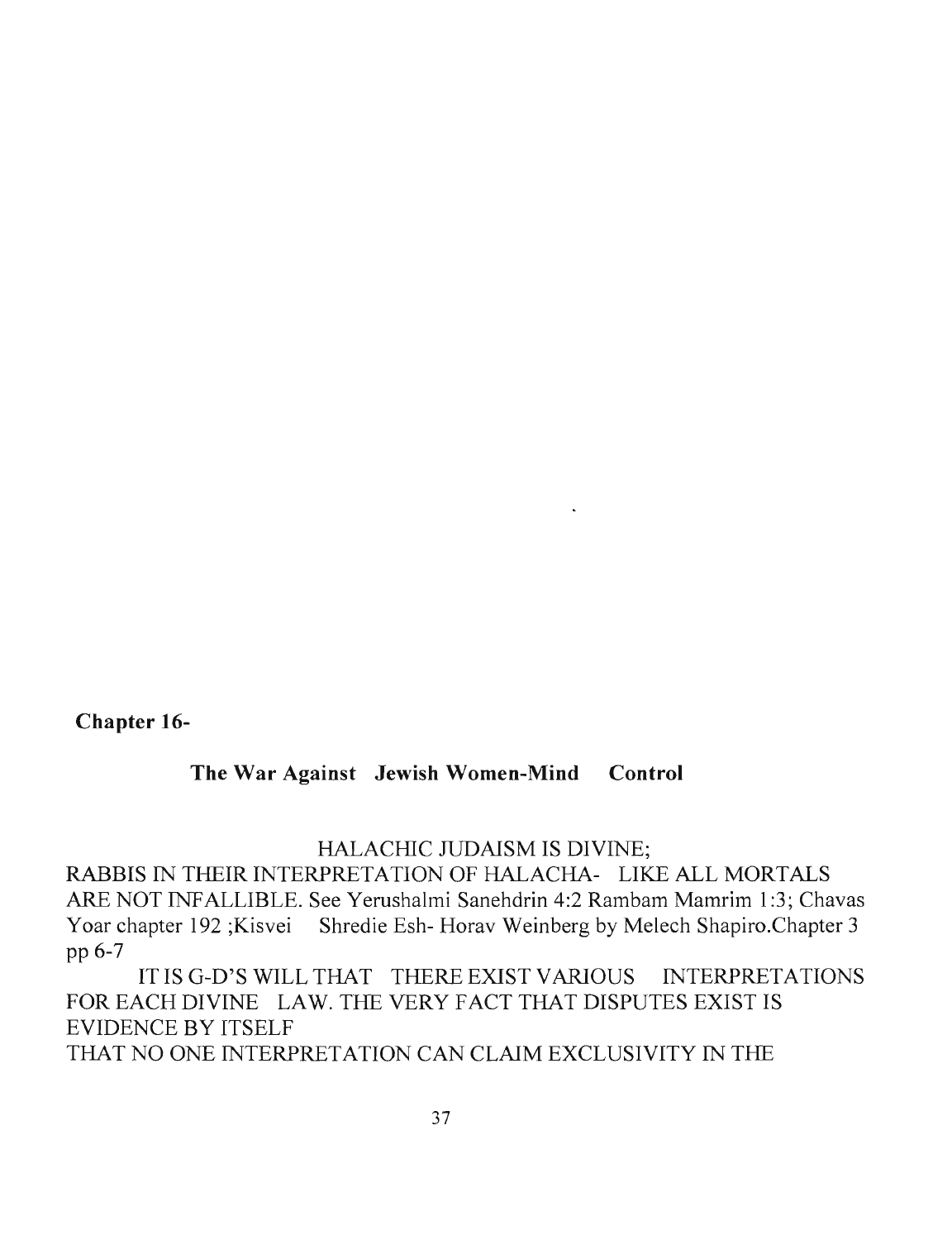INTERPRETATION OF DIVINE LAW. FOR THOSE LAWS THAT ARE Exclusively DIVINE WITHOUT Any QUALIFICATIONS-NO DISPUTES EXIST. PERIOD. THE LA WS GOVERNING ANNULMENTS are packed with disputes.

It is the purpose of our writings to vindicate Halachic Judaism and restore the confidence of the Jewish people in Halacha, the Word of G-D.

G-D is TRUTH. Halacha is truth.

Would our critics have not been so well organized and terrorized their opposition, their ignorance-regarding annulments of Agunot would have been discarded in the trash pile, long ago. They present numbers of Rabbis who agree with them- to keep the Agunah suffering- all in the name of G-d. If a thousand Rabbis for the past 4000 years would say that people should jump off the roof or remain celibate for life, or not to eat, or not to sleep, no sane person would listen to them.

I can assure you one million percent that there never existed - even one RABBINICAL AUTHORITY that stated this disgusting insanity.

Maybe our critics are not insane; but anyone following their advise is. Their position is not based on Halacha. No such Halacha ever existed for the past 4000 years. I elaborate at great length in this book and in the numerous writings and tapings I have made.

# Chapter 17

# THE WAR AGAINST THE JEWS AND AGAINST EVERY MAN AND WOMAN IN THE WORLD; ANTI SEMITISIM = HATE AND MURDER OF NON JEWS

ANTISEMITISM FOR THE LAST 4000 YEARS HAS NOT TAKEN A VACATION. IT OPERATES 24/7/365. IF WE CONDEMN THE WORLD FOR BEING SILENT WHILE 6 MILLION JEWS WERE MASSACRED 60 YEARS AGO; WE MUST CONDEMN OURSELVES FOR BEING SILENT TODAY AS THE ANTI-SEMITES IN EUROPE IN GREAT BRITAIN FRANCE AS WELL AS THOSE IN THE USA JOIN THOSE ANTI SEMITES IN IRAN LEBANON AND IN THE ARAB WORLD - USING THE PALESTINIANS AS A WEAPON AGAINST THE JEWS THE ANTI SEMITES CONNIVE TO DESTROY ISRAEL AND ALL THE JEWS OF ISRAEL AND THEN EXTERMINATE THE REMAINING JEWS OF THE WORLD. FOR IF WE BE SILENT TODAY THEN THE ANTI SEMITES TOMORROW WILL G-D FORBID DESTROY ALL OF US. NOT ONLY JEWS WILL BE MURDERED ;BUT ALL FREEDOM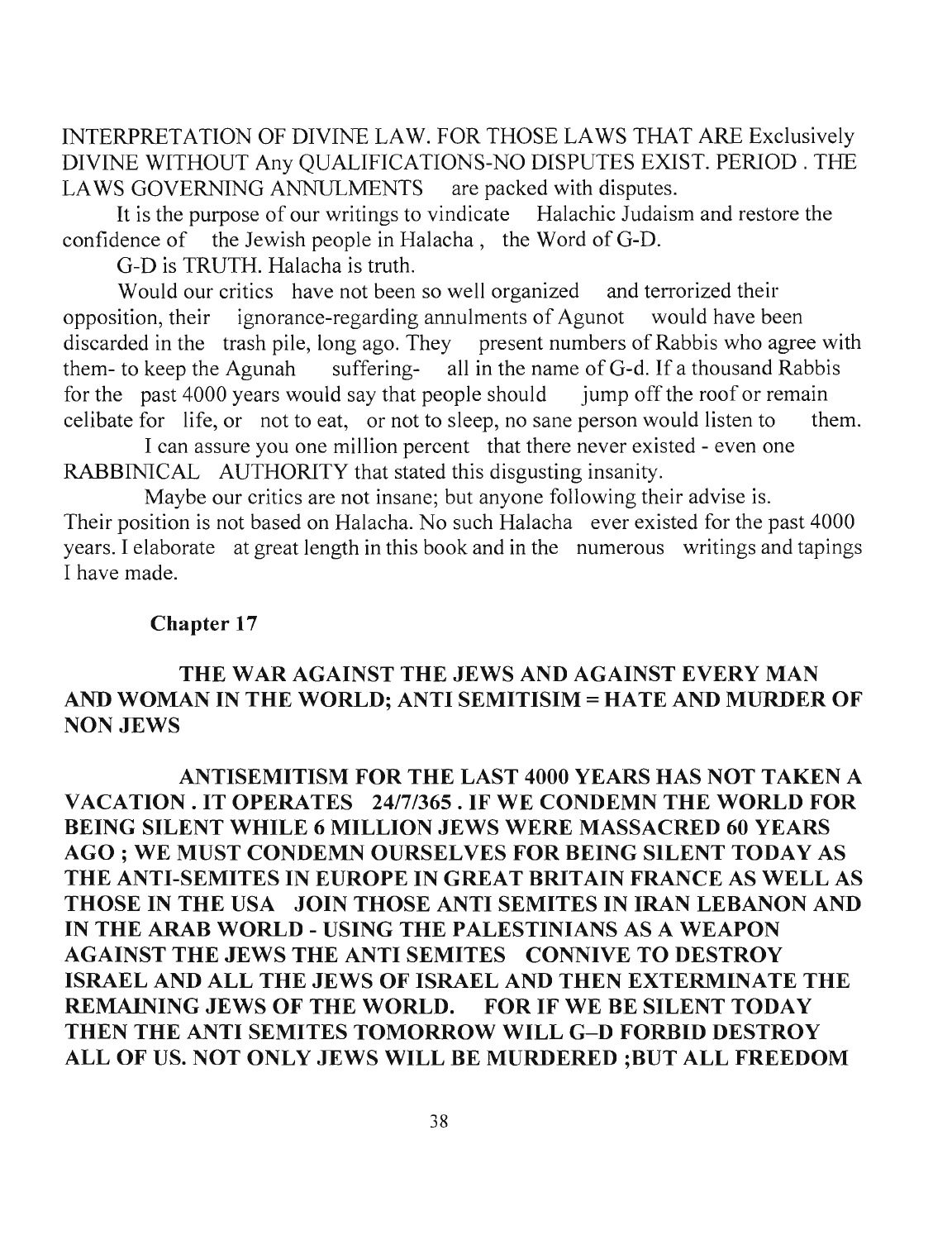LOVING NON JEWS. HITLER DESTROYED 6 MILLION JEWS AND OVER 100 MILLION NON JEWS.

IN 2 WORLD WARS AND THE LOCAL CONFLICTS FOLLOWING THE 2<sup>ND</sup> WORLD WAR OVER 200 MILLION PEOPLE WERE MURDERED. IT IS OUR DUTY AS HUMAN BEINGS TO ALERT THE WORLD. -THE MURDER OF JEWS IS A PRELUDE TO THE MURDER AND EXTERMINATION OF ALL OF MANKIND. NOTHING IN THE WORLD MATTERS OTHER THAN THE SAVING OF EVEN ONE HUMAN BEING REGARDLESS OF HIS OR HER RELIGION, RACE COLOR OR GENDER OR NATIONAL ORIGIN . ALL HUMANS ARE CHOSEN BY G-D. G-D DOES NOT HAVE FAVORITES THEY ALL ARE HIS CHILDREN. THE TORAH TEACHES THAT JEWS TO REACH SPIRITUAL SALVATION MUST OBSERVE ALL THE RITUAL LAWS OF THE TORAH IN ADDITION TO HUMANE LAWS. NON JEWS ACHIEVE SPIRITUAL SALVATION BY OBSERVING ONLY THE HUMANE LAWS. BOTH JEWS AND NON JEWS ARE CHOSEN BY G-D AND WILL MERIT SALVATION AND OLEM HABO -WILL GO TO HEAVEN BY OBSERVING WHAT G-D ORDAINED. G-D LOVES EVERY HUMAN MAN AND WOMAN. WE ALSO MUST LOVE EVERY HUMAN MAN AND WOMAN.

Israel's war for Survival- Israel today is in a life and death struggle. We must let the Israeli Jews decide how to handle this matter. We can not second guess them. Just like we depend upon a physician to make medical decisions, we must let Israel's generals and leaders to determine what to do to assure Jewish survival in Israel Let us all support Israel in this hour of emergency. Let all of us do honestly what we know best for the betterment of Jews and humanity. The Torah perspective is that G-d helps those who help themselves. Israel, world Jewry and Jewish survival are discussed.

Chapter 18-

Responsa- Removing the stigma of Mamzarut-illegitimacy where the DNA of the child did not match that of the husband.

Chapter 19-

Mous Olai - My husband disgusts me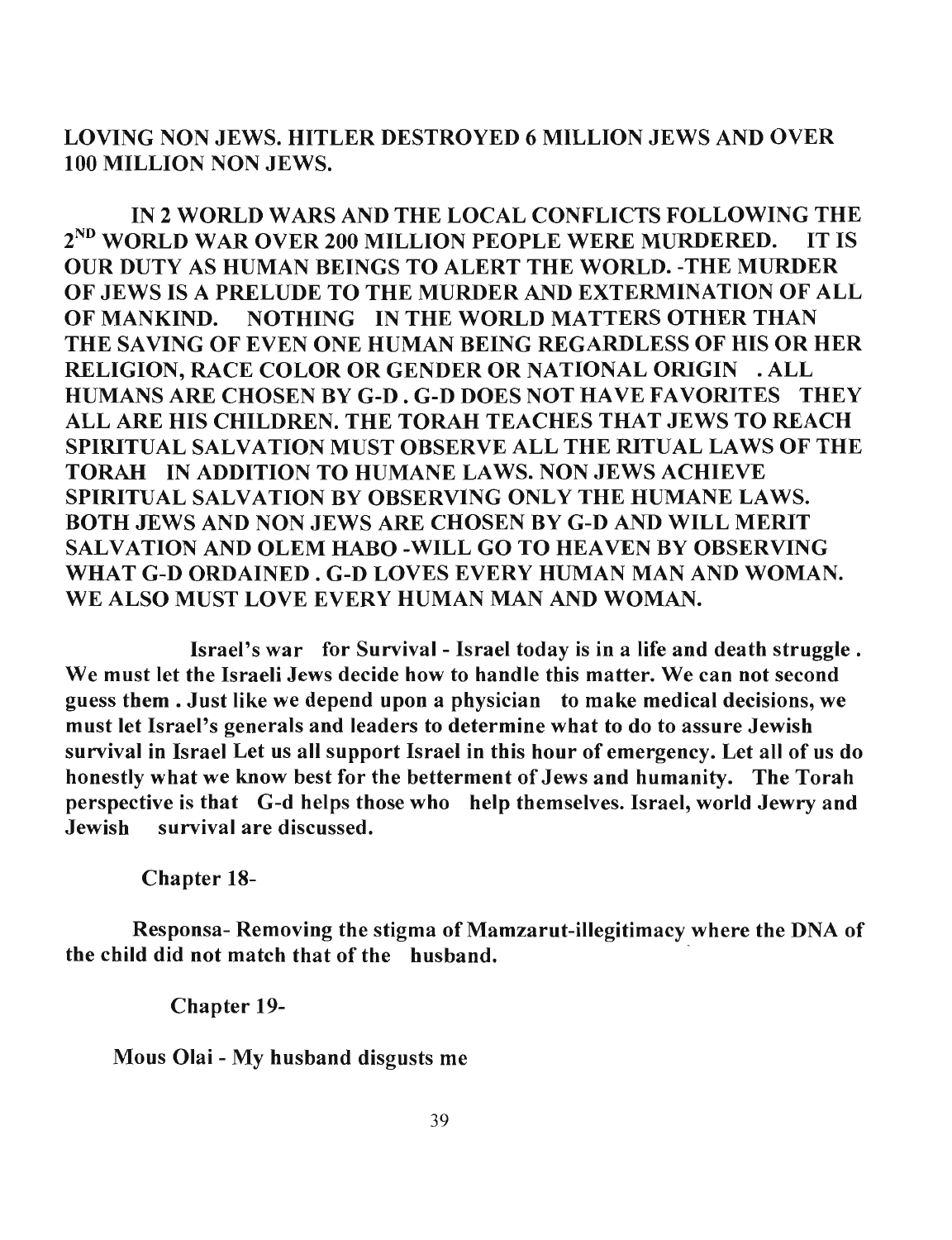Mekach Tout- my marriage is a mistake

Marriage is annulled then husband agrees to give a Get

Husband is awarded custody of children and is awarded damages for slander and libel and alienation of affections. This award is recommended to the civil court by the Bet Din- Rabbinical Court.

Chapter 20

Who is a Gerusha a divorcee? Who is a Kohen-a descendent from Aaron ?

Chapter 21 Moranos status as Jews. Do they need conversion?

Chapter 22

Husband refuses to give a Get. Wife remarries with husband#2 in a civil ceremony and has child from man #2. Can the woman remain with husband #2 and can the child be saved from the stigma of illegitimacy?

Chapter 23

Agunot resulting from Sep 11,01 terrorist attack. Can a statement typed by the husband in English -that he is hereby divorcing his wife -on a computer and sent by e-mail to the wife be considered a Get or at least as an adjunct to annul the marriage? What are the criteria necessary to free these wives? Can such a statement if typed by someone else,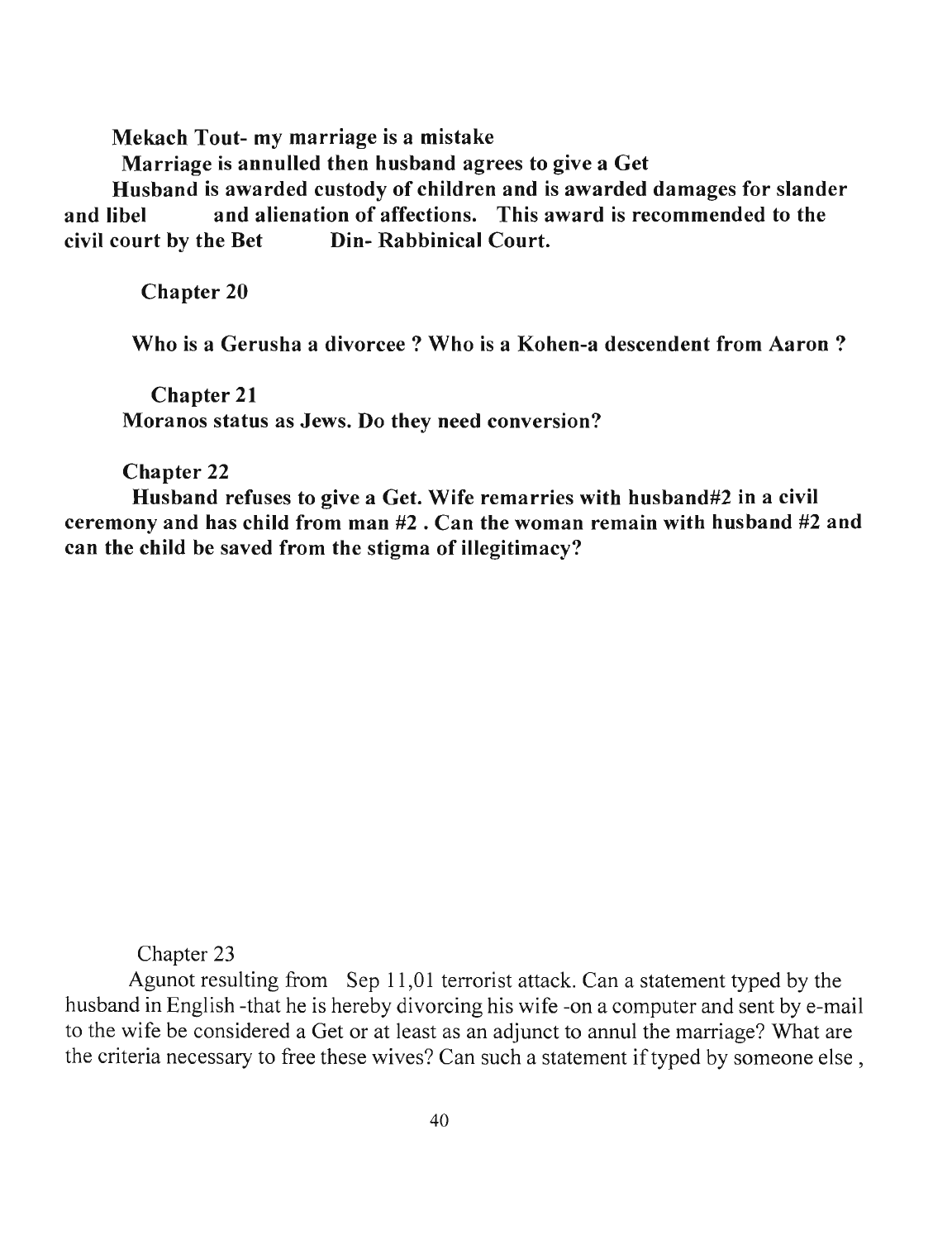but signed by the husband be considered as an adjunct to annul the marriage? Ab initio -G-d forbid - no modem technology should be employed in the writing of a Get, signing the Get and delivering the Get to the woman. It is forbidden to depart one hair from any law and custom practiced by Jews. G-d forbid of using modem technology to depart one hair in the entire procedure of the writing of a Sefer Torah, Mezzuza, Tefillin ,baking Matzohs and the performance of all the Mitzvohs.

However post facto if the woman would remain an Agunah to eternity unless one employs modem technology, what is the halacha? Would post facto a Get written by printing press, computer, or on

e-mail ;if one sends a Get by fax, e-mail, directly by federal express or regular mail, would such a Get be kosher? Even if not, can such a procedure be used as an adjunct to annul the marriage? Otherwise the woman would remain an Agunah for ever as in the case of husbands stuck in the twin towers following the terrorist attack who would have sent by e-mail a statement to the wife -I hereby divorce you-on September 11,2001. Would such a statement written by the husband post facto free his wife?

Why printing sefer torah, tefillin or mezuza is not kosher. Can they be written on a computer -one page at time? Then the computer would print again one page at a time

Using microphone, radio and television to read the Megila on Purim. Having a Rabbinical Court interview litigants and witnesses by telephone,closed circuit radio and television. Having the members of the Rabbinical Court meet as a court employing telephone, closed circuit radio and television?

## Chapter 24

A mother claims that she never accepted a Get even after it was offered by the Rabbinical Court at the request of husband  $#1$ . What are the Halachic consequences? Is her child a Mamzer-illegitimate? Chapter 25

Husband missing for 40 years. Wife remarries. Can she remain with husband?

# Chapter 26

Husband missing for 40 years as a prisoner in the concentration camps during the holocaust. The wife remarried and has a new family with husband #2. A man representing himself as the missing husband resurfaces 40 years later. What are the Halachic consequences?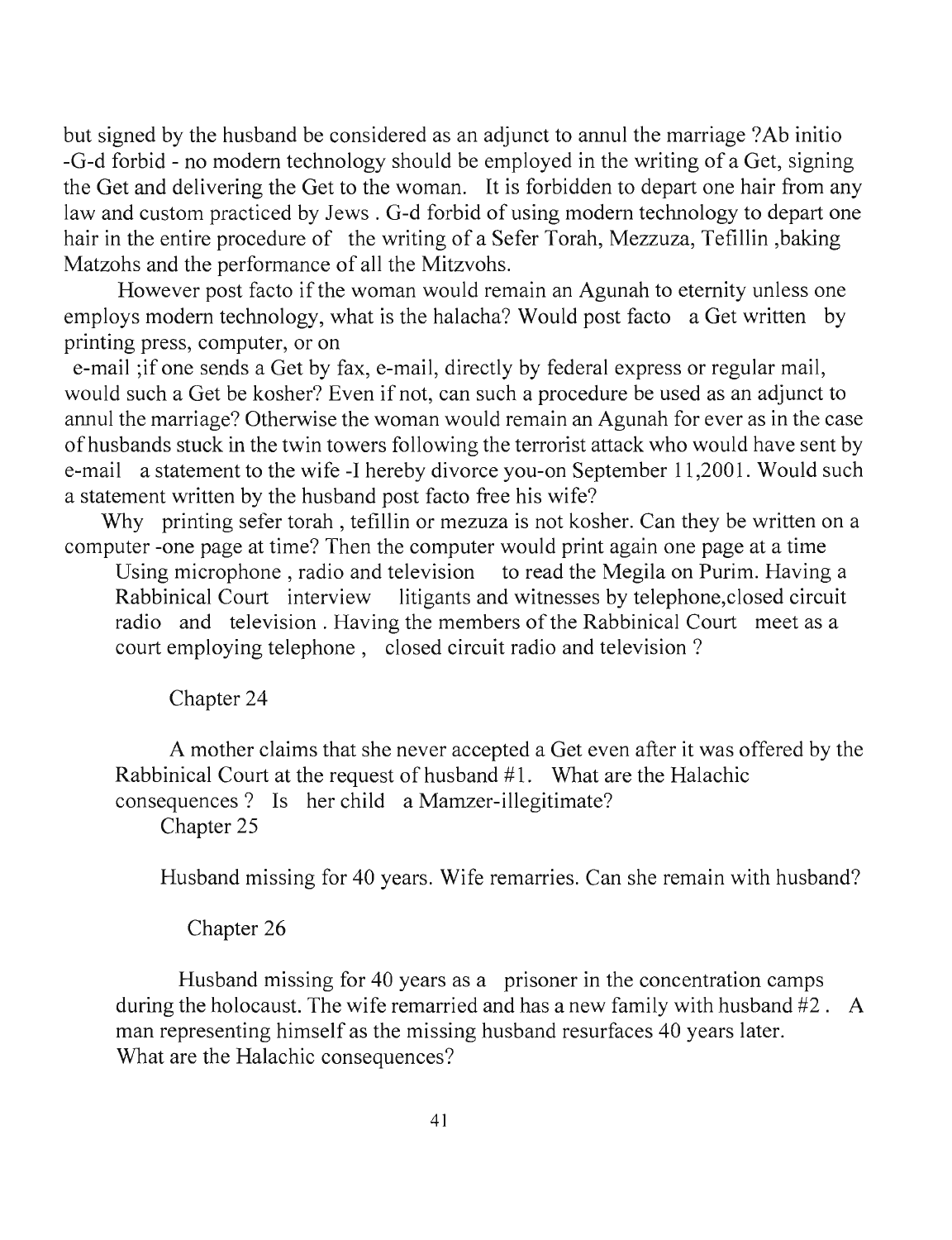## Chapter 27

Husband is missing 10 years. Wife remarries and is pregnant. Can the wife remain with husband #2 and is the child legitimate?

## Chapter 28

Wife remarries after husband  $#1$  refuses to give her a Get and has new family with husband# 2. Several generations pass and in each generation the decedents carry the stigma of illegitimacy. Is there a solution how to eradicate this stigma?

## Chapter 29

Is a binding agreement used by the civil authorities-to use a particular Rabbinical Court considered binding on the litigants by Halacha ?

Chapter 30

Calling women for an aliya together with men is a Biblical cardinal violation of Halacha

In todays environment of world wide antisemitism posing as anti zionism anti Israel the last thing Jews want to do is stroke internal religious strife. Let us keep our religious differences in perspective. Let us foster unity and not division among Jews.

## Chapter 31

Calling women with men for an Aliya is a cardinal violation of Halacha. Mixed seating in the synagogue is a cardinal violation of Halacha. Tzniot and a Jewish daughter's dress code can save her marriage and and save her very life.

Having a Bat Mitzvah in a social hall or in the home is permitted according to Hallacha and is recommended to enhance the self esteem of women. Having a celebration in a social hall or at home for the naming of an infant girl in the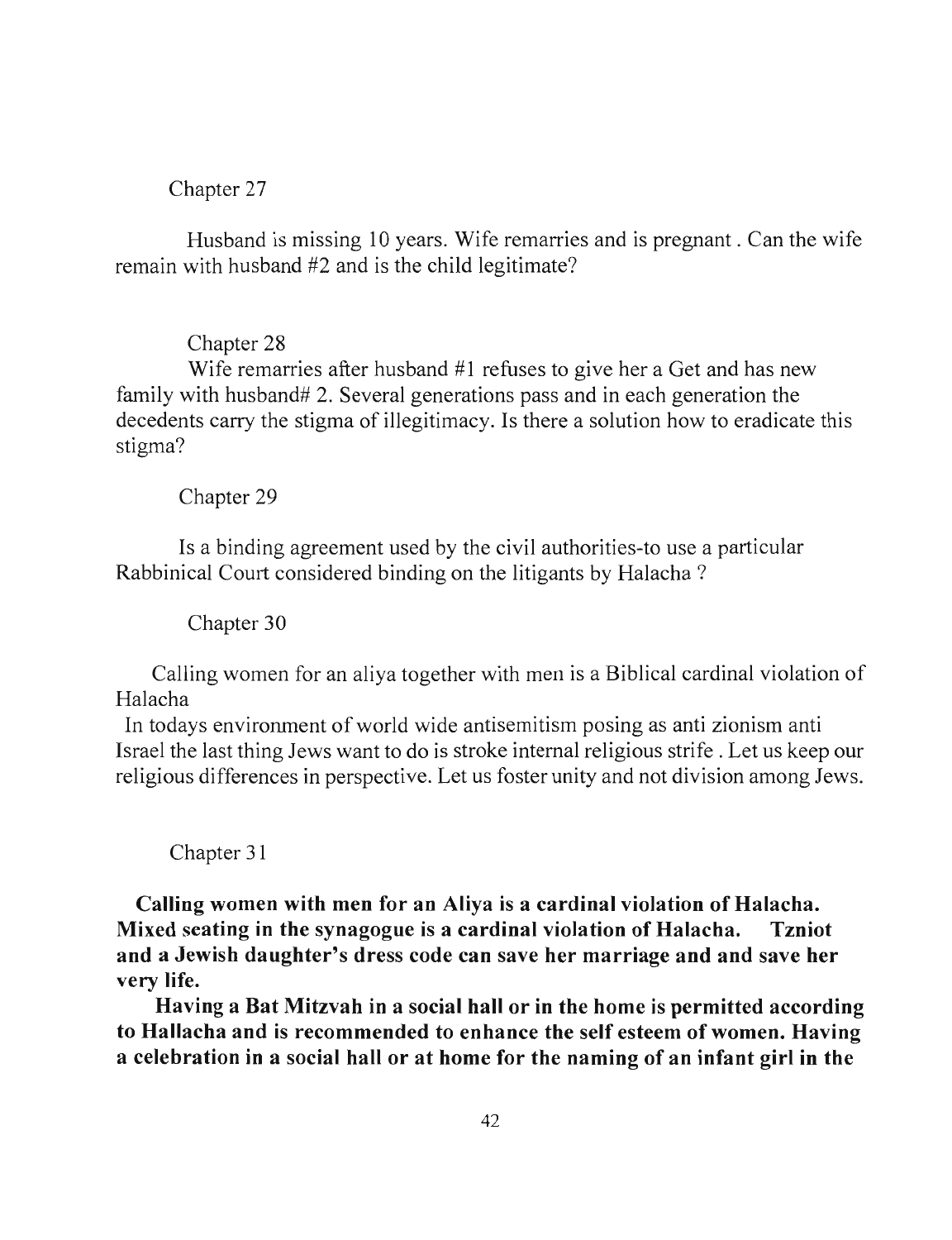synagogue is

permitted and is recommended to enhance the self image of women.

Chapter 32

Halachic solution for woman having period two times a month or three times a month and those women who continuously spot and medical treatment do not help them. They are not able to be permitted to their husbands. They can not go to the Mikvah.

Role of Women in observing Mitzvohs. Women through out the centuries are the ones who have guaranteed that the hallachic tradition has been passed down. That is one of the main reason that we must have learned women.

Chapter 33

Mikvah - Hallachic Construction of the Mikvah.and what water is Kosher ab initio and post facto. What preparations are necessary before going to the Mikvah . If a mikvah is not available can rivers, lakes or the ocean be used? If the woman has no one to supervise her can she dip by herself? How does she ensure that all her hair is submerged in the water?

What happens if woman has a chronic illness and is incontinent and must always wear a bag to prevent soiling. Is she permitted to dip in the Mikvah with the bag?she is permitted to dip in the Mikvah with her bag. The reasons will be explained in the Responsa that will be typed. [Handwritten Orech Chaim Yoreh Dayoh pages 241-242]